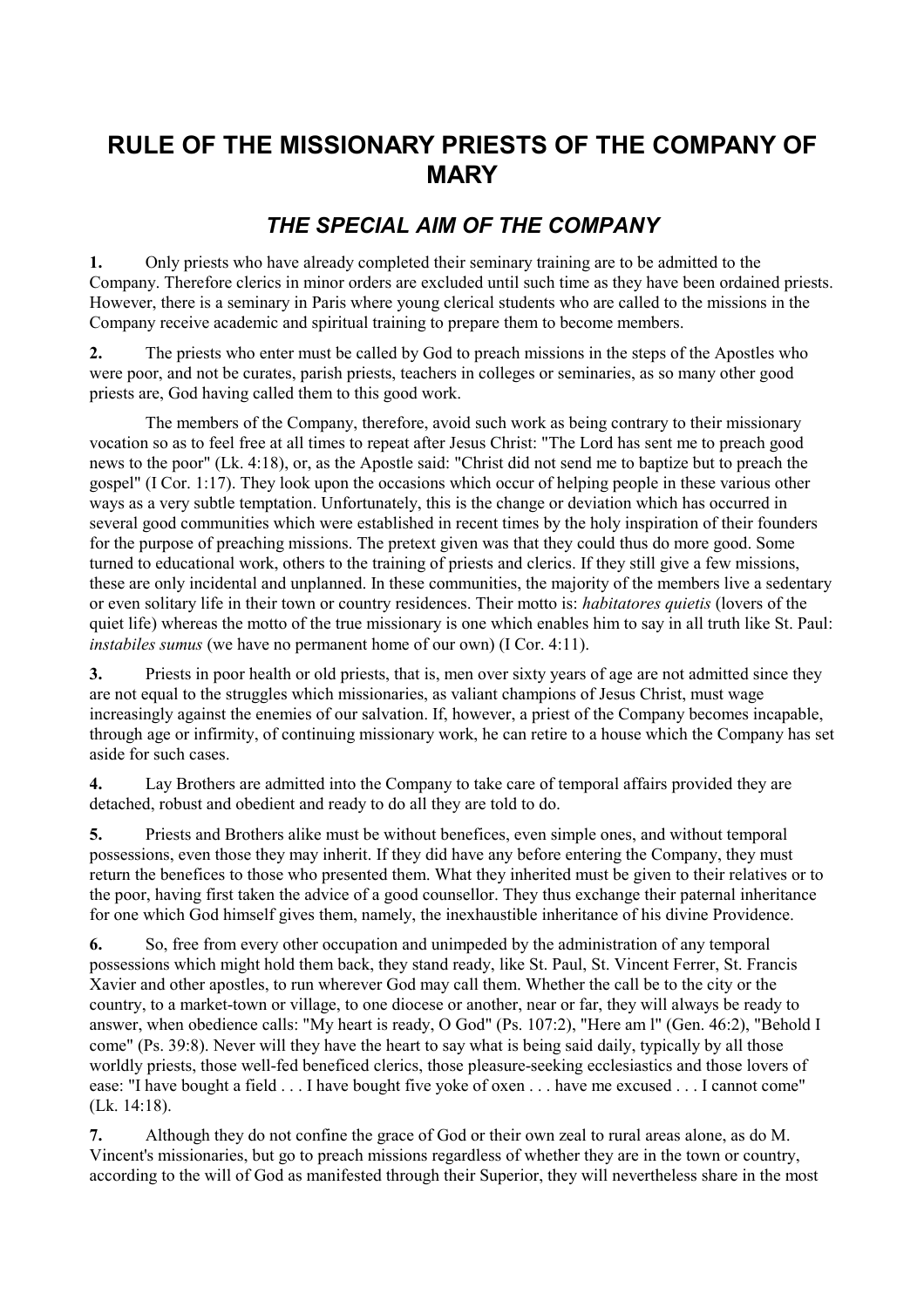tender inclinations of the heart of Jesus, their model who said: "The Lord sent me to preach the good news to the poor" (Lk. 4:18). Consequently, they will, in general, prefer rural areas to the towns and the poor to the rich.

**8.** To be accepted as permanent members of the Company, they must first, in the presence of the Superior, make simple vows of poverty and obedience for one year. These vows are renewable annually. Then, if, at the end of an unbroken five- year period spent in the Company, they themselves feel they are truly called by God to belong to the Company and are judged to be so called, they take the two vows of poverty and obedience in perpetuity. These being only simple vows, a dispensation from them in order to leave the Company for legitimate reasons can be obtained from the bishop. On its part, the Company in accordance with the right it reserves to itself can dismiss one of its members, even after final vows, should his behaviour become an occasion of scandal rather than edification in spite of the steps taken to correct him. These two conditions are implicitly contained in this second profession, as is the case with the vows of many other communities.

**9.** The Company never undertakes responsibility for students or boarders, clerical or lay, not even if one of them wishes to make over all his worldly goods to it.

### *DETACHMENT OR EVANGELICAL POVERTY*

**10.** (1) As already stated, they are to have neither inherited possessions nor income from a benefice as this is contrary to apostolic detachment. Their sole resource must be God's providence. God will decide who will provide for them and the manner in which this provision will be made.

**11.** (2) The members of the Company are to have no money or possessions of their own either openly or in secret. The Community will supply all that is necessary in the way of food and clothing, depending on what Providence supplies to the community.

**12.** (3) Within the realm of France, the Company will own two houses and never more than two. The first will be in Paris for the training of clerics in the apostolate. The second will be situated outside Paris, in one of the provinces of the realm. There, the members of the Company who have retired from the fray may rest and end their days in retirement and solitude after having spent the best years of their lives in the conquest of souls.

 The Company may accept, as coming from the hands of divine Providence, any other houses which may be donated to them in the various dioceses where God calls them. It will, however, accept only the use of these premises and the missionaries will consider themselves as tenants who have rented a house or as travellers who lodge at an inn. If no one donates a house, the Company will not ask for one but will be content to lease one, preferably in the country. If, however, some kind person makes over a house to the Company, the latter will by deed convey the ownership of these premises to the bishop of the place, and his successors, and preserve only the use. Consequently, the said bishop and his successors will have every right and all authority to take this house away from the missionaries if, in the course of time, the latter adopt a sedentary way of life and do not fulfil their duties. The bishop and his successors may divert the use of the house to other charitable purposes more beneficial to the people but they may not appropriate the revenues accruing from it.

 In this way, the missionaries will not become settled in any one place as communities, even the most regular, normally do. In place of this undesirable stability they will be more solidly founded on God alone provided they always yield themselves without reserve to the care of his Providence. They will not be distracted from their apostolic work by questions of rates and rents and the disputes that seem to follow inevitably on the ownership of houses and land. They then become more aware that they are to consider themselves as strangers and pilgrims and to look upon the houses where they are received simply as hostels which they have to leave when their work is done so as to be always on the move. "I appointed you that you should go and bear fruit . . ." (Jn. 15:16).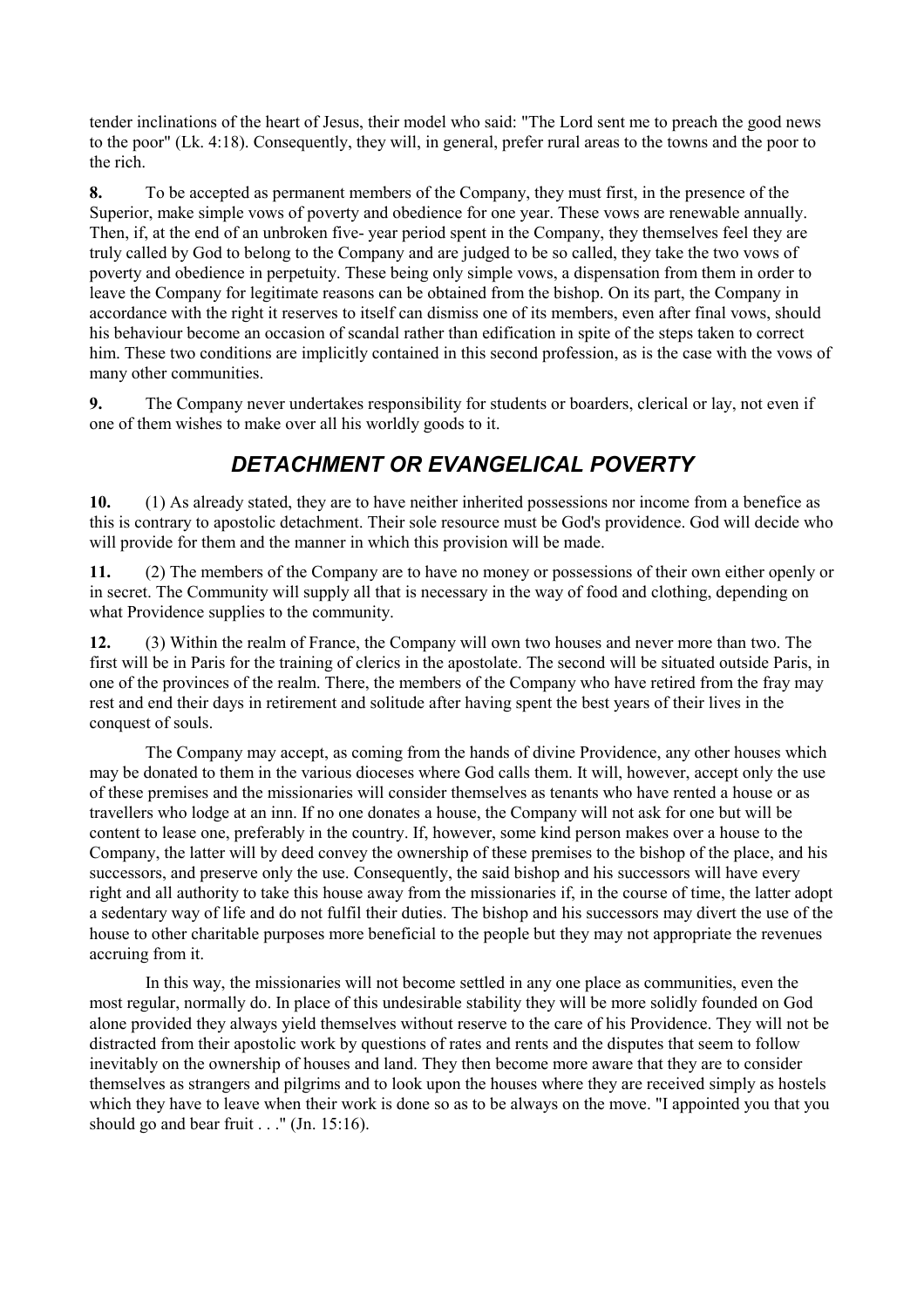**13.** (4) When they are giving a mission, they may not, as long as it lasts, receive any money as alms from those to whom they are preaching. However, when the mission is ended, they may accept through their Superior whatever has been given out of pure charity or gratitude.

**14.** (5) It is strictly forbidden, either during the mission or afterwards, to ask anyone, directly or indirectly for money, food or anything else whatsoever. They must rely entirely on divine Providence for all things. God would sooner work a miracle than fail to supply the needs of those who trust in him. They are not, however, forbidden to mention in public or in private their state of dependence on Providence and the rules they follow in this matter.

**15.** (6) They will say all their masses gratis for all who ask them to do so, following in this the practice of the members of the Society of Jesus; they may undertake to say up to thirty such masses but no more. If, however, anyone wishes to give them a sum to money as a token of thanks or as a stipend, they will arrange for it to be handed to the director or bursar.

 The Director of the mission must, as a general rule, offer his masses only for the benefactors of the missionaries and of the poor. He must not fail to inform the people of this.

**16.** (7) When they go to give a mission, the Director or Bursar will, if possible, bring along a sum of money for alms- giving, to help repair the churches and feed the poor of the localities where they are going. In the case where people, because of their lack of charity or their poverty, fail to provide for the needs of the missionaries, the latter may use part of this money for their upkeep. This self-supporting thrift of theirs, far from contradicting their dependence on Providence, will on the contrary, turn to the advantage of the missionaries and incite the people to contribute towards the repairing of churches and the maintenance of the poor. Moreover, having one common purse "to provide for their own needs and those of the poor," is an example given to us by Jesus Christ himself.

**17.** (8) Should any priest who enters the Company be in possession of money, he must deposit the entire sum into this 'purse of Providence.' If, after he enters, his relatives or friends give him an unsolicited donation or Mass stipend, he must deposit this also in the common purse so that it may be used for the needs of the whole community. This contribution does not entitle him to claim any particular advantage or personal privilege any more than if he had brought nothing with him and had not been asked to contribute anything.

**18.** (9) If, either before or after making his vows, one of the missionaries becomes headstrong and leaves the Company without permission or through formal disobedience, he has no right to ask for even a partial refund or for any compensation for what he may have donated as alms to the Company which is committed to voluntary poverty. On the other hand, if he did not leave of his own accord but was dismissed for some serious fault other than formal disobedience, account will be taken, at least pro rata, of what he brought with him, expenditure on his upkeep having been deducted.

#### *OBEDIENCE*

**19.** (1) They will obey their superiors in a wholehearted and undiscriminating manner, readily and without delay, joyfully and without showing any vexation, blindly without raising any objection, with holiness in mind and for God alone. This is easier said than done, especially when we see how the world, not excluding the world of ecclesiastics, is bent on doing its own will and when we see the disorders brought about by those whose self-will insists on doing only what suits them because such is their good pleasure. Nevertheless, in this Company, as in the Society of Jesus, it is obedience as we have described it which is the foundation and unshakable support of all its holiness and of all the blessings which God confers or will confer through its ministry.

**20.** (2) Their Spiritual Director must always be a member of the Company and they will obey him in matters pertaining to the guidance of their conscience and open their hearts to him in all simplicity and confidence. They should neither undertake nor omit anything important without informing him and obtaining his approval and permission.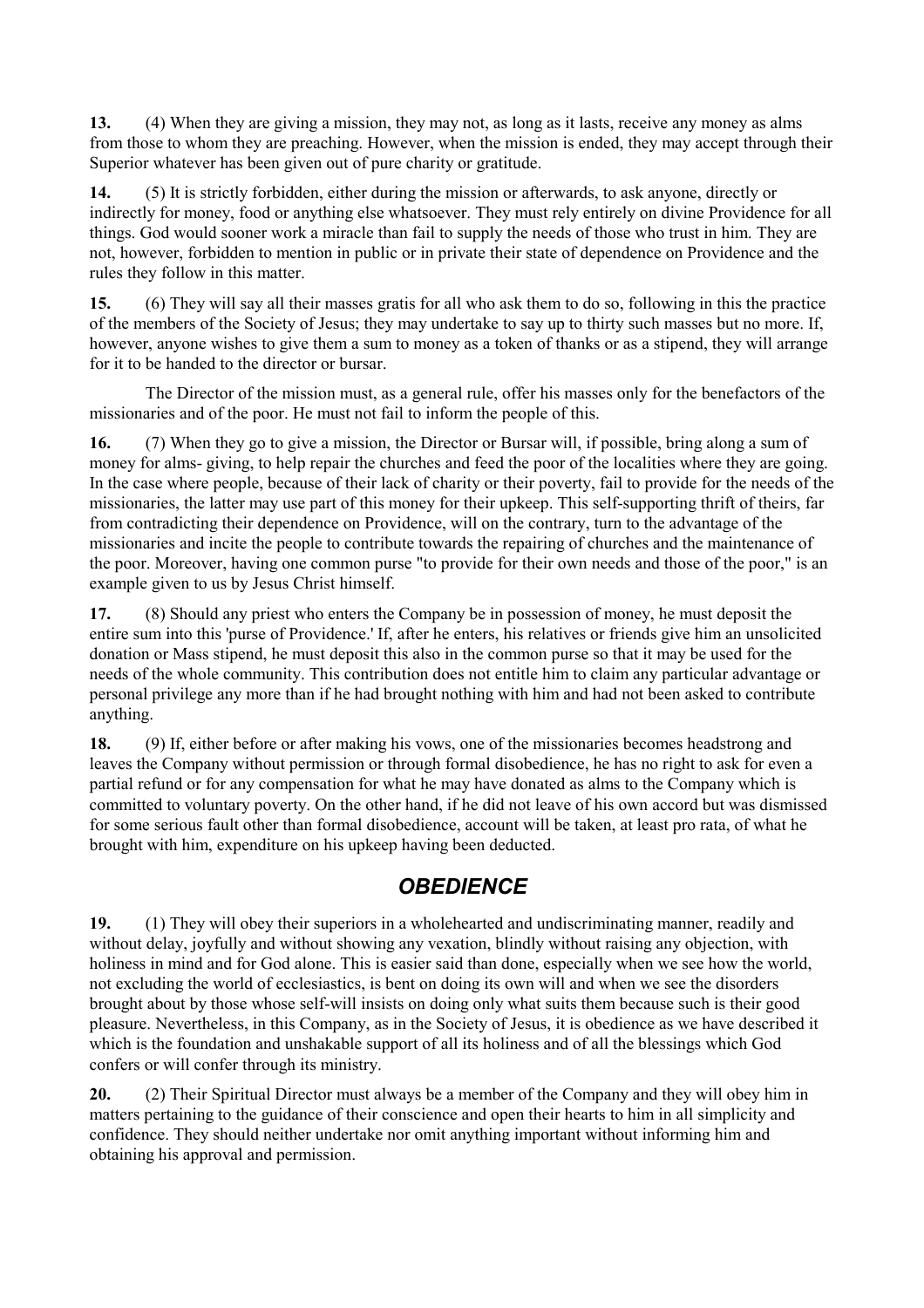**21.** (3) They will obey the Superior of the Company in all things, great and small, whether prescribed by the Rule or not, both in matters concerning the allocation of work and the good order of the Company.

**22.** (4) They will obey the bishop of the diocese in which they happen to be, the Vicars-General and other ecclesiastical superiors who represent the bishop, and the parish priest of the locality where they are giving the mission. They will obey them in all things which concern the external organization of the mission such as the place, the time and other such circumstances. These matters, of no great consequence in themselves, take on a very beneficial and important aspect when regulated by obedience.

 Should any ecclesiastical superior command something which runs counter to their most important rules or to their vows, they would not be obliged to obey him. If, however, he commands or forbids or even strongly advises them to do things which in themselves are not very important, they will follow his decision without hesitation even though they are not in the habit of either omitting or doing such things. Their obedience in such circumstances will make the action more sanctifying and of greater consequence.

**23.** (5) Each member must faithfully discharge the duties entrusted to him and will not, unless directed to do so by holy obedience, pry into the work of another in order to find out what he is doing and how he is doing it.

**24.** (6) They will obey the least important of the community's rules with perfect fidelity and consider them all as being as dear to Jesus Christ as the apple of his eye. It is fidelity of this kind which shows that they are led by the Holy Spirit and not by the spirit of the world which, even where virtue is concerned, has no use for anything unless it is showy and has a high-sounding name.

**25.** (7) They will look upon formal or obdurate disobedience to a superior, even in unimportant things, as the greatest offence that can be committed in the Company and as perhaps the only one which merits exclusion from the community, no matter how old or holy the offender may otherwise be.

**26.** (8) They must be so penetrated with love and respect for this divine virtue that they will be ready to sacrifice their bodies, their health, their lives and all else when obedience commands them to do something both good and feasible, however difficult and distasteful it may appear to human nature. Therefore, when they happen to discover any faults, public or private, which they may have committed by surprise or temptation, against this heavenly virtue, they will punish themselves immediately and ask their superior to impose a penance on them.

**27.** (9) They are, however, permitted to state openly and straightforwardly the reasons they may have for omitting or for not undertaking what is commanded. Once they have done so, they must, if their reasons have not prevailed, obey blindly and promptly without asking the why or wherefore. Their obedience must involve not only their will but also their mind and their understanding and they must believe, in spite of their own personal views, that what the superior has commended or forbidden is absolutely what is best in the eyes of God.

# *PRAYERS AND SPIRITUAL EXERCISES*

**28.** (1) All the year round, they will make every morning a meditation lasting at least half-an-hour.

**29.** (2) Every day they will say all fifteen decades of the Rosary and also the Little Crown of the Blessed Virgin at times best suited to their convenience. The purpose of this heaven-sent devotion is to call down the blessing of God on themselves and on their ministry. They will become aware of this from their own daily experience.

**30.** (3) Normally, they will celebrate Holy Mass daily, having first suitably prepared themselves. After Mass, they will spend at least half-an-hour in thanksgiving. They will consider as a subtle and common temptation anything which might prevent them from devoting this time to thanksgiving. As the saying has it: "How can a man who does no good to himself do any good to others?" (Sir. 14:5).

**31.** (4) They will use the Roman Breviary and say it together as far as their work permits. If they have to say it in private, they should do so with exemplary modesty, attention and devotion.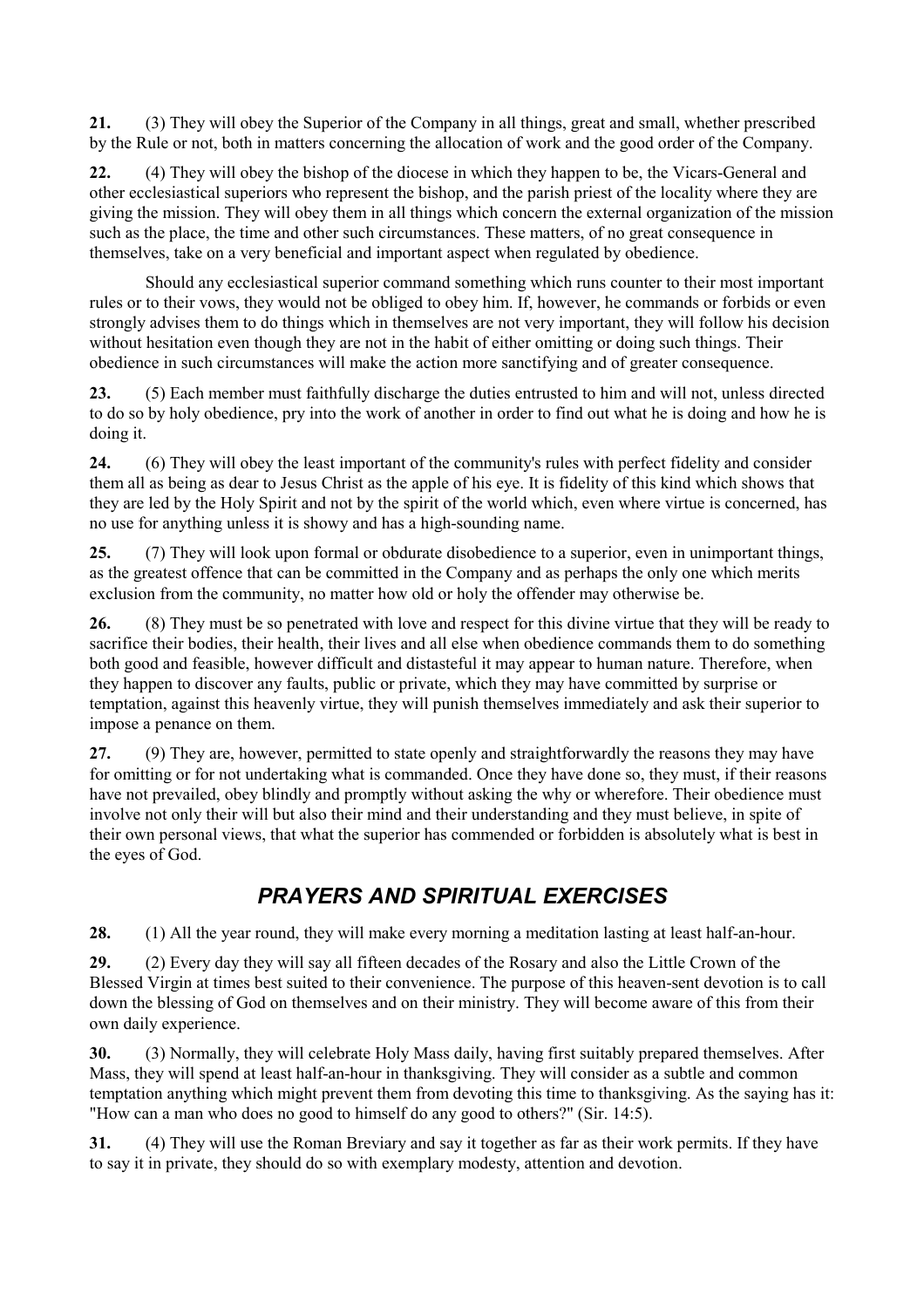**32.** (5) Every day before their midday meal, they will make their particular examen together. It should last about a quarter of an hour.

**33.** (6) After they have returned from their missions, they will hold at least one day of recollection every month, spending the whole day in prayer and penance.

**34.** (7) Their meals will be taken in silence and will be marked by charity, reserve and sobriety. If they have to speak during meals, it must be quietly and briefly.

**35.** (8) When they have completed their mission schedule and return to enjoy the rest which Divine Wisdom provides for them and counsels them to take, "Come aside and rest a little" (Mark 6:31), they will apply themselves to study in order to perfect themselves more and more in the art of preaching and hearing confessions.

**36.** (9) The Rule does not prescribe any corporal penances. This is left to their own fervour controlled by obedience. They will, however, abstain from meat on Wednesdays and fast on Fridays or Saturdays and, on the evenings of these two days only a light meal is to be served.

### *CONTEMPT OF THE WORLD*

**37.** (1) They will have neither the sentiments of the world in their minds, nor its maxims in their hearts nor its ways in their behaviour.

**38.** (2) Their motto will be: "Do not follow the ways of the world" (Rom. 12:2). Consequently, they will avoid, as far as is consistent with charity and obedience, whatever might savour of worldliness such as wearing wigs and skullcaps, muffs and gloves, long-flowing sashes, fancy shoes, expensive materials, glossy hats, or using tobacco in the form of snuff or in any other way, etc.

**39.** (3) They must not condemn out of hand those who, for reasons of propriety or necessity make use of these things but to those who try to persuade them to do the same they will reply: "Such is not our custom" (I Cor. 11:16). Since by their ministry they profess publicly opposition to the world of antichrist, they keep as tar away from it as possible, even in matters, indifferent in themselves, but which could lead them little by little to conform to it. "The man who despises little things will gradually be brought to his ruin" (Sir. 19:1).

**40.** (4) Nevertheless, they must not affect any singularity in their appearance but try, in so far as divine Providence with motherly care makes provision for them, to dress like ordinary ecclesiastics of good standing, especially those of the seminary of St. Sulpice in Paris, and their collar, hat, cape and other articles of clothing will be of the same style as theirs.

**41.** (5) During their missions, they never go out to dine in private houses except once or twice at the local parish priest's house. When they are not engaged in mission work, they may do so only very rarely and with special permission from the Superior.

**42.** (6) They are not to send or receive letters without first handing them to the Superior who will read them if he thinks it opportune.

**43.** (7) Whenever possible, they travel to their missions on foot, following the example given by Jesus Christ and apostolic men.

 If, however, their health is poor or the roads are bad, they may have no qualms about accepting any help which God's providence may provide.

# *THEIR CHARITY TOWARDS THEIR NEIGHBOUR*

**44.** (1) Their charity to one another will be full of attention and good will, and they will look for opportunities to do one another a good turn. It will be marked by mutual respect which brings them to give precedence to others and by patience which will enable them to bear with one another's faults.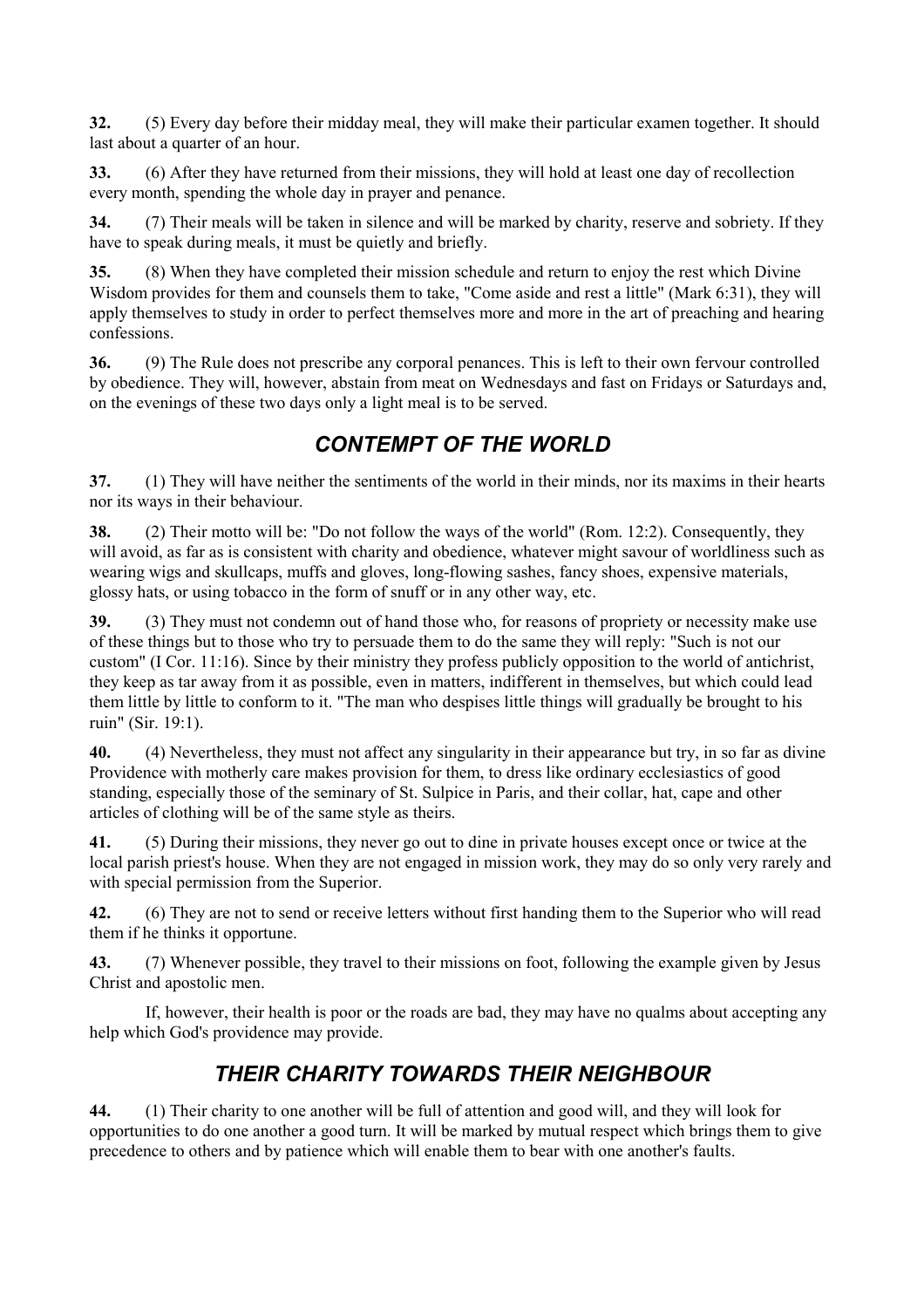**45.** (2) This queen of all the virtues is the queen and superior who governs the Company with her golden sceptre. She is its life-blood, the bond which holds it together and its guardian; pride, self-conceit and self-seeking being banished from it. "Cross the threshold, life-giving love reigns within."

**46.** (3) Their charity towards everyone, especially towards their enemies, will be joyful and sincere. They will return good for evil and, far from complaining about anyone who has done them a notable injury, or speaking ill of him or taking revenge, they will pray to God for him for a week.

**47.** (4) Be it during the time of their missions or not, the poor are to be the especial objects of their care. They must never refuse to help them, materially when possible, and spiritually, even if they say only one Hail Mary.

**48.** (5) After each catechetical instruction, they will provide a meal for all the poor of the parish who have attended the instruction and every morning and evening they will being one of them in to eat at their table.

**49.** (6) They will strive to implement faithfully the words which express so well the charity of the great Apostle: "*omnibus omnia factus sum*" (I Cor. 9:22), becoming out of love all things to all men, even in indifferent matters, without getting caught up in the ways of the world or in any way becoming slack in the observance of their duty.

# *DIRECTIVES TO BE FOLLOWED DURING THEIR MISSIONS*

**50.** (1) They will give all their missions in complete dependence on Providence and must not accept any endowment for future missions as do some communities of missionaries founded by the King or by private persons.

There are four main reasons for this:

(i) It is the example which Jesus Christ, the apostles and apostolic men have handed down to us.

 (ii) God repays a hundredfold even in this world those who show charity to the missionaries and often (as experience proves) gives them the grace of conversion as a reward for their alms-giving. "Give and it will be given to you" (Lk. 6:38).

 (iii) This mutual charity brings with it its own recompense in the form of a wonderful unanimity of heart between the faithful and the missionaries. who are preaching to them. Charity begets charity.

 (iv) The grace of a mission thus founded on Providence and on complete dependence on the people (a state of affairs most repugnant to proud nature) is, by far, the most effective and powerful means of converting sinners. In endowed missions, the missionaries are set up by their independence on a kind of pedestal and this, while flattering their pride and heaping honour on them, does not win for them the love of their neighbour or the grace of God. Only those who have tried both these ways of giving missions can appreciate how true this is.

**51.** (2) Should some kind person wish to defray alone all the expenses of the mission, they will thank him or her for this generous offer without, however, accepting it. They will simply ask this person to give what he pleases during the time of the mission when they are entirely dependent on the generosity of the faithful. They do this because it is not right that any one person should by a monopoly of giving deprive the missionaries of that total dependence on divine Providence which they have undertaken precisely for the good of the people themselves.

**52.** (3) About two weeks before the mission is due to begin, one or two of the missionaries should go, whenever possible, to give advance notice of it to the people of the locality. This announcement should take the form of an appeal to the people's feelings so that the missionaries may:

(a) persuade them to give up their sinful ways;

 (b) prepare the way for Jesus Christ as did the disciples whom Jesus sent two by two to the places where he was to go;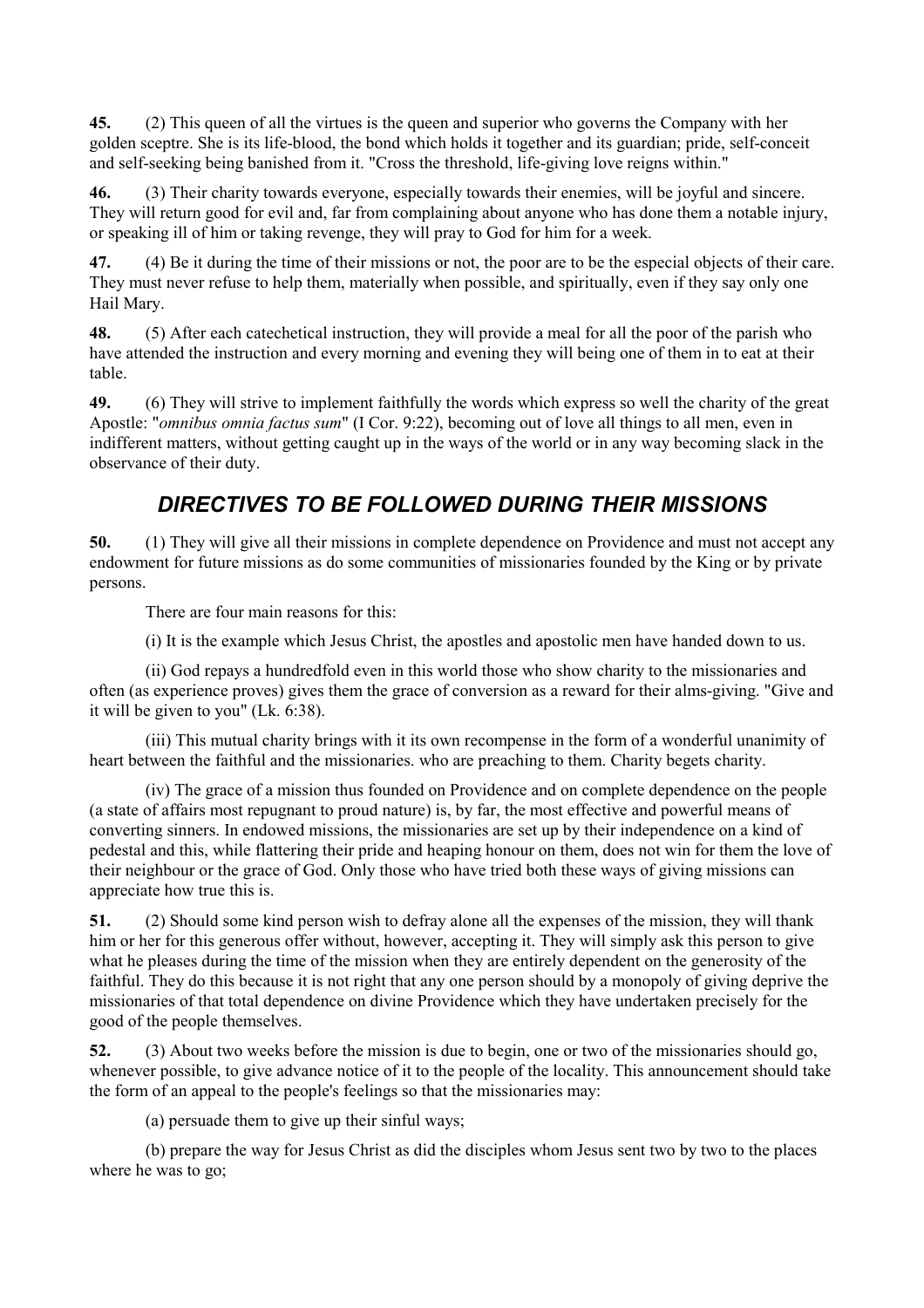(c) devote themselves to prayer in order to be worthy of the grace of the mission. For this purpose, they urge the people to recite daily at least five of the fifteen decades of the Rosary. In this way, the missionaries on their arrival will find the ground well prepared.

**53.** (4) They must adjust the number of the people to whom they give the mission to the number of missionaries available and not 'bite off more than they can chew.' Consequently, they should take on only one parish if it is a big one, whereas, if there are several small adjoining parishes, they can preach the mission in all of them simultaneously.

 Unless the Superior gives special permission, the must not admit people from parishes which are not included in the mission programme. By this I do not mean such people should be prevented from attending the sermons since the church and the word of God are for everybody. Nevertheless, the missionaries must not hear the confessions of such people, so that the people of the parish which provides for their upkeep may have a stronger spiritual incentive for coming to confession without being able to complain, and rightly so, that people from other parishes are being heard before those to whom the mission is being preached.

**54.** (5) As a rule, they will preach in the morning and evening on weekdays at times best suited to the people they are striving to convert. Under ordinary circumstances, their sermons should not last more than three-quarters of an hour and never more than one hour. On feast days, in addition to the two sermons already mentioned, they will preach again at High Mass and, at about one o'clock, will give a conference for the people's instruction.

**55.** (6) This conference should be an informal instruction in question-and-answer form on the truths of our religion. The missionaries may choose a particular topic and, after a brief expository introduction, one of them may ask brief and serious questions of a practical nature on the topic under discussion. They may also allow the members of the congregation to bring up their own problems on this or any other subject, provided that the missionary who gives the conference is prepared to deal with any matter that may arise. This is the boldest method of all and the one which does the most good to the people.

**56.** (7) The purpose of these missions is to renew the spirit of Christianity among the faithful. Therefore, the missionaries will see to it that, as the Pope has commanded, the baptismal vows are renewed with the greatest solemnity. They are not to give absolution or communion to any penitent who has not first renewed his baptismal promises with the rest of the parishioners. Only those who have seen the results of this practice can appreciate its value.

**57.** (8) During the whole of the mission, they must do all they can by the morning readings and by the conferences and sermons, to establish the great devotion of the daily Rosary and they will enrol (they have the faculties for this) as many as possible in the Rosary confraternity.

 They will explain the prayers and mysteries of the Rosary either by instruction or by pictures and statues which they have for this purpose. They will give the people the example by having the Rosary recited aloud every day of the mission, saying all fifteen decades in French with the offering of the mysteries at three different times of the day. The first five decades are to be said in the morning during Mass before the sermon, the second five decades before the catechism class while the children are assembling and the last five in the evening before the last sermon. This is one of the greatest secrets to have come down from heaven. Its heavenly dew refreshes men's hearts and makes God's word operative within them. Everyday experience brings this fact home to them.

**58.** (9) They should see to it that almost everyone makes a general confession. Even if the penitent's past confessions were not invalid, it is always extremely beneficial because of the humility it demands. It is not to be imposed on people who suffer from scruples. These, however, are rarely met with.

**59.** (10) They must not be either too strict or too lax in imposing penances or granting absolution but must hold to the golden mean of wisdom and truth as described in detail in the *Méthode uniforme que les missionnaires doivent garder dans l'administration du sacrament de penitence pour renouveler l'esprit du Christianisme* (Uniform procedure to be followed by missionaries in administering the sacrament of Penance in order to bring about a renewal of the Christian spirit). There is also a little manuscript book of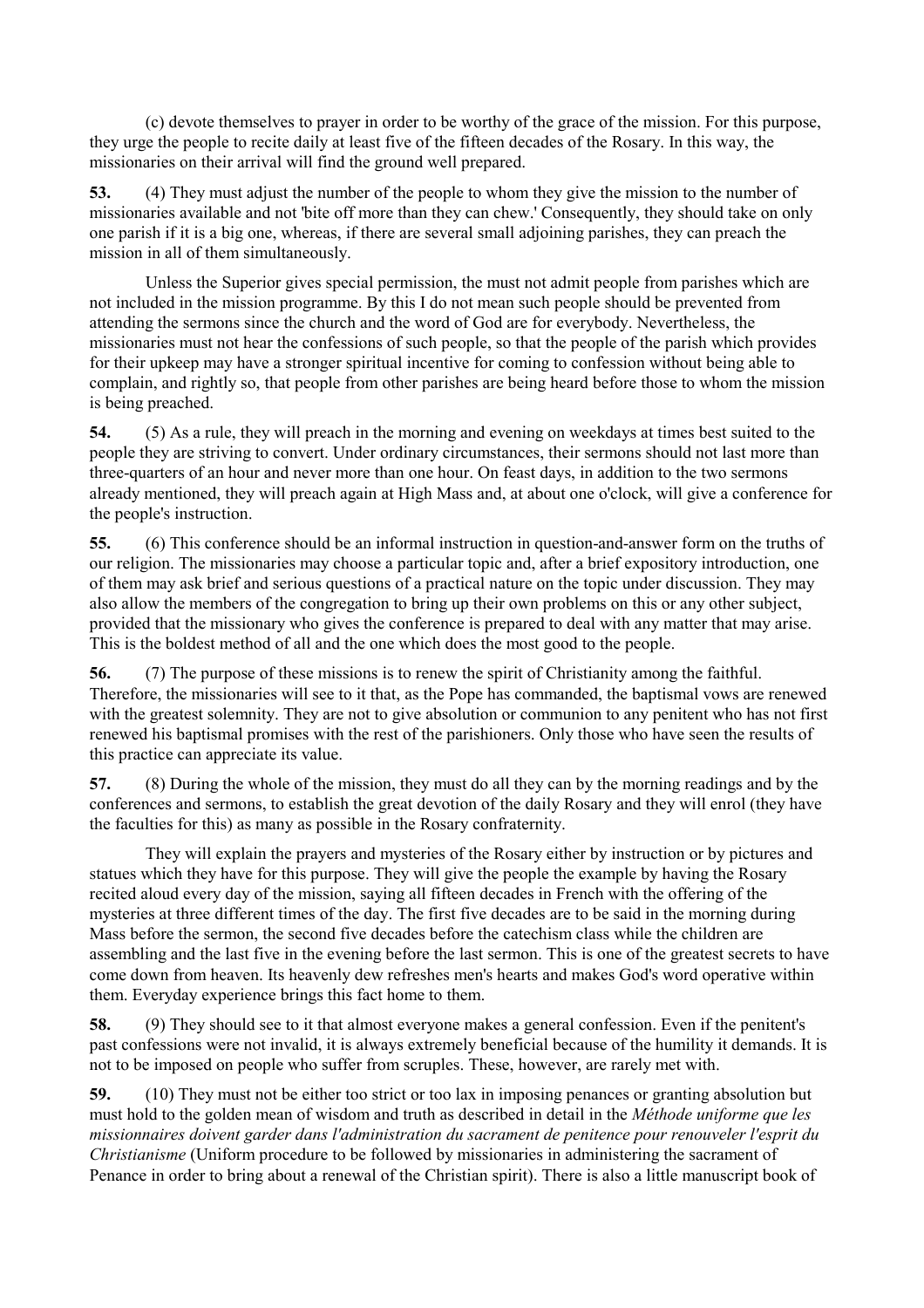greater length entitled the *Veni-mecum du bon missionnaire* (The Good Missionary's Companion) which they should keep handy.

**60.** (11) The preaching of God's word is the most far- reaching, the most effective and also the most difficult ministry of all. The missionaries will, therefore, study and pray unceasingly that they may obtain from God the gift of wisdom so necessary to a true preacher for knowing and relishing the truth and getting others to relish it.

 It is the easiest thing in the world to be a fashionable preacher. It is a difficult but sublime thing to be able to preach with the inspiration of an apostle, to speak like the wise man, *ex sententia* (with true understanding) (Wisdom 7:15) or, as Jesus Christ says, *ex abundantia cordis* (from the fullness of one's heart) (Matt. 12:34), to have received from God as a reward for one's labours and prayers, a tongue, a mouth and a wisdom which the enemies of truth cannot withstand: "Your reward-a mouth, a tongue and a wisdom which none of your enemies will be able to withstand" (Lk. 21:15).

 Out of a thousand preachers - I could say ten thousand without telling a lie - there is scarcely one who has this great gift of the Holy Spirit. The majority have only the tongue, mouth and wisdom of men. That is why, even though these preachers quote Holy Scripture and the Fathers of the Church, so few people are enlightened or moved and converted by their words. And this in spite of the fact that all they say is based on sound reasons, is clearly proved, well- arranged and beautifully delivered before a receptive and admiring audience. Their sermons are well-composed and their words most carefully chosen. Their ideas are expressed with great ingenuity, and quotations from Holy Scripture and the Fathers come readily to their lips. Their gestures are well- coordinated and their eloquence is stimulating. Unfortunately nothing of all this rises above the purely human and natural level and so, as a result, produces only what is human and natural.

 A well-dissimulated complacency on the part of the preacher in his beautifully composed and elaborate sermon provides the dart with which the proud and cunning Lucifer blinds him. All the preacher gets for his trouble and efforts is popular admiration which alone occupies the mind of worldly people during the sermon and provides them with a subject of conversation when they meet socially after church.

 Since such preachers only beat the air and titillate the ears, we must not be surprised if no one attacks them and if the Father of lies does not utter a word, *in pace sunt quae possidet* (all that he possesses remains undisturbed) (Lk. 11:21). Since the fashionable preacher does not strike at the heart, the citadel where the tyrant has locked himself in, the latter is not unduly alarmed by all the hubbub going on outside.

**61.** But let a preacher full of God's word and spirit merely open his mouth and all the powers of hell sound the alarm and do their utmost to defend themselves. A fierce battle ensues between the truth which issues from the mouth of the preacher and the lies which originate in hell; between those listeners whose faith has made them friends of the truth and those whose unbelief has made them the friends of the Father of lies.

 A preacher of this calibre can, by a simple, unpretentious statement of the truth, rouse a whole city or province by the conflict he stirs up there. This is a continuation of the tremendous battle which was fought out in heaven between truth, with St. Michael as its champion, and falsehood represented by Lucifer. It is a result of the enmities which God himself has established between the blessed children of his Mother and the accursed issue of the serpent.

 Do not then be surprised at the bogus peace which fashionable preachers enjoy nor at the extraordinary persecutions and calumnies directed against the preachers who have received the gift of proclaiming God's eternal word, for of such must one day be all the members of the Company of Mary. "Great is the host of those who bore the tidings" (Ps. 67:12).

**62.** (12) The apostolic missionary should, therefore, preach the simple truth, avoiding all pretentiousness and discarding all fables, false statements and dissembling. He must be bold and speak with authority, showing neither fear nor human respect. He must preach with all charity and give offence to none. His intention must be holy and centred on God alone. God's glory must be his sole preoccupation and he must first practise what he preaches. "Jesus began by doing and then teaching" (Acts 1:1).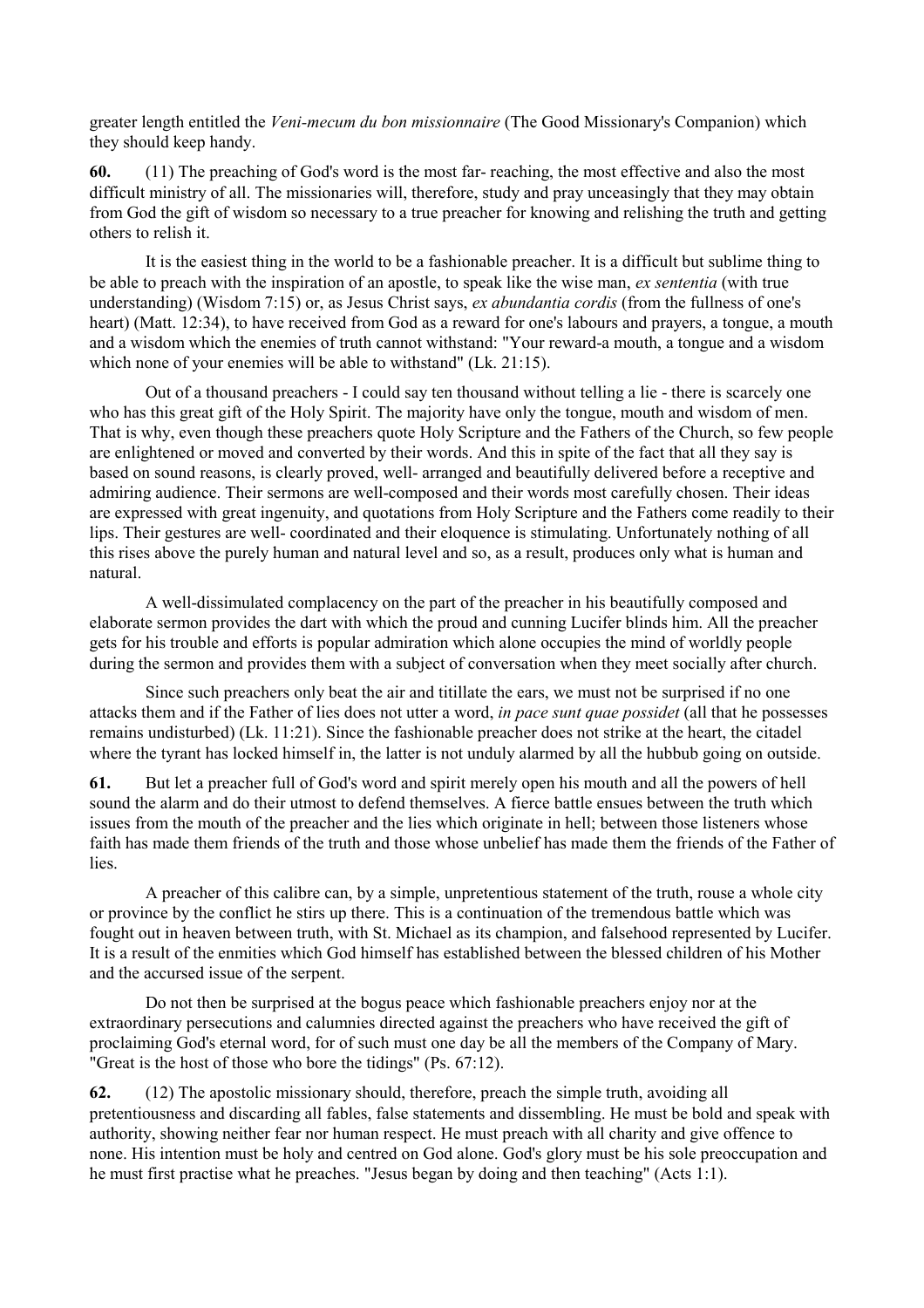**63.** (13) In the pulpit, they must avoid several snares which the devil, under the cloak of zeal, sets for inexperienced preachers and a few others. These are:

(1) Self-complacency in what they have said or in the good results they have obtained.

(2) Soliciting compliments, directly or indirectly, after they have delivered their sermon.

(3) Being envious of others who have larger audiences or who preach with greater feeling, etc.

(4) Criticizing another preacher whom they have heard or been told about .

 (5) Losing one's temper. This is natural enough and one can easily give way to it when the congregation give occasion for it during the sermon.

 (6) Referring directly or indirectly to an individual in the audience, either by looking straight at him or by pointing at him or by saying things which can refer only to him.

 (7) A barrage of affected or exaggerated condemnations of rich or important people, of public officials or of officers of the law.

(8) Censuring and criticizing priests and giving detailed accounts of their sins.

 All these excesses are blameworthy because they shock people and can explain why a missionary, however holy or well- intentioned he may be, can nullify to a great extent, if not completely, the effect of the word of God.

**64.** (14) In the pulpit, a good preacher must look upon himself as an innocent man condemned to the pillory. Without any thought of getting his own back, he must suffer the false judgments of an entire congregation often ill-disposed towards him, the censures of proud scholars and the unfavourable interpretation they put on what he says, the jests, mockery and contempt of the ungodly and, lastly, the load of calumny which the entire population lays at his door. He must understand that the strength which underlies his zeal comes not only from the forcefulness of his preaching but also from the way he stands unshaken and undisturbed like a rock, weathering all the storms which rage around him.

 He must leave to the truth which he preaches and which of its nature provokes hatred, the care of delivering him from false accusations: "The truth will set me free" (Jn. 8:32). It will never fail to do so provided we let it take its course.

**65.** (15) Finally, let them remember that it is Jesus Christ who is sending the just as he sent the apostles, "like lambs among wolves" (Lk. 10:3). Consequently, they must imitate the lamb's gentleness, patience and charity so that, in this heavenly-inspired way, they may change the wolves into lambs.

#### *THEIR TIMETABLE DURING MISSIONS*

 **66.** (1) Unless they are indisposed and holy obedience ordains otherwise, they will get up at 4 a.m. all the year round as do the missionaries of the Society of Jesus and the Society of Monsieur Vincent.

**67.** (2) At 4:30 a.m. they will make half an hour's mental prayer unless the Director gives them something else to do such as celebrating Mass, teaching hymns to the people, reading to them, etc.

**68.** (3) At 6 a.m. or thereabouts, according to the season of the year, they will celebrate Holy Mass one after the other according to the order drawn up by the Director.

**69.** (4) They will take their places in the confessional as soon as they can before or after the sermon and remain there until 11 a.m. precisely.

**70.** (5) In winter, the time for the sermon is normally between seven and eight o'clock: in summer, between six and seven o'clock. The people's convenience must be taken into consideration in fixing these times.

**71.** (6) At 11 a.m. on a signal from the Director they leave their confessional promptly even though there are people waiting. They then make their examen together before their midday meal.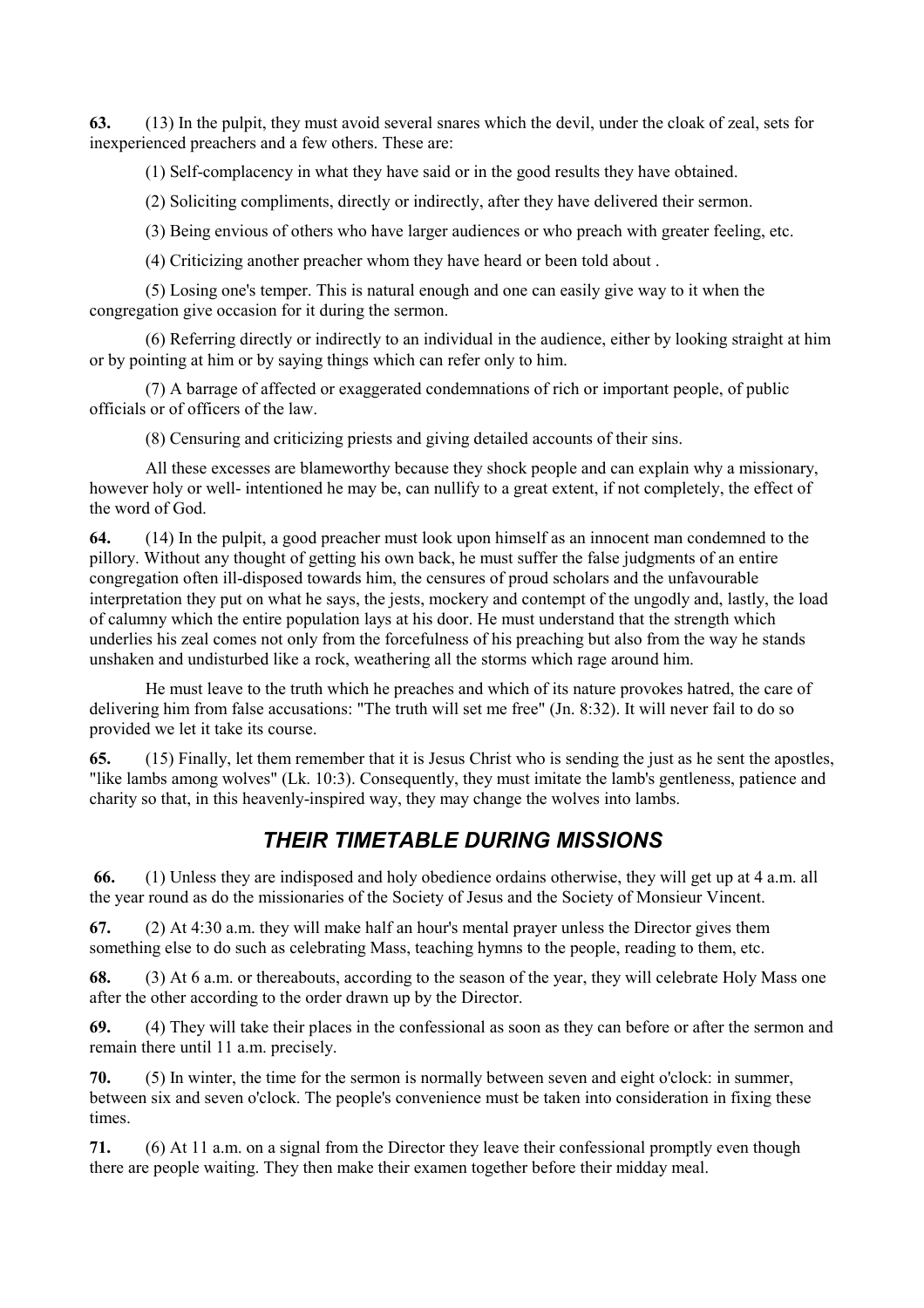**72.** (7) They take all their meals together and in silence while listening to readings from Holy Scripture or from some sound book of moral cases For reasons of charity and propriety, the Director may stop the reading towards the end of the meal to enable them to indulge in edifying conversation.

**73.** (8) After grace, they take recreation together and no one must be absent without special permission. During recreation they may discuss cases of conscience which have come up in the place where they are giving the mission without, however, divulging the names of the people concerned.

**74.** (9) Recreation ends at one o'clock sharp and then they say Vespers and Compline together. After Vespers, they return to the confessional, unless the Director gives them other work to do, and they remain there until about five o'clock, depending on the season of the year. After that, they return to their residence and recite matins together.

**75.** (10) After Matins, they take their supper and a period of recreation as at midday .

**76.** (11) After one hour's recreation, they say their prayers together, listen to the reading of the subject for mental prayer and then go to bed.

**77.** (12) By about nine o'clock, they should have retired to bed quietly and modestly .

**78.** (13) Outside the times when they are giving missions, their timetable is about the same but with these exceptions: they do not get up until five o'clock and the time allotted during the mission for preaching and hearing confessions is devoted to study, prayer and retreat.

# *RULES FOR CATECHETICAL INSTRUCTION*

**79.** (1) The catechist has the most important function of the whole mission, and the one who is appointed catechist by obedience must do all he can to fulfil his function worthily. It is more difficult to find an accomplished catechist than it is to find a perfect preacher.

**80.** (2) He must endeavour to make himself both loved and feared at the same time but in such a way that the oil of love predominates over the vinegar of fear. Consequently, while he inspires a certain fear in the children, as an experienced teacher does, by warnings and punishments which humble them, he must also, like a kind father, encourage them by praising them, by promising and giving them rewards and by showing them affection. He must never strike them either with his hand or with the cane. If a child should prove incorrigible, the catechist should send him to his parents to be given ten or twelve strokes of the whip or cane.

**81.** (3) He must be very firm and not allow the children to talk or play during the catechism lesson. If he lets them off the first time they misbehave, he must warn them the second time; the third time, he gives them a penance and the fourth time he sends them away to receive suitable punishment.

**82.** (4) Children are naturally inclined to laugh a lot and so the catechist must always try to be very serious and not say anything which might incite them to laugh boisterously. He can, however, and indeed must, enliven the catechism lesson (of its nature a rather dry subject) by adopting a pleasant manner, making little jokes or telling interesting little stories which entertain the children and bring their attention back to the lesson.

**83.** (5) One great principle he should follow is to put a lot of questions to the children while saying very little himself. Afterwards, at the end of the lesson, he or another missionary can give a talk of about fifteen minutes. The topic of this talk will be one of the great truths of our faith so that, after the children's minds have been enlightened by the questions on the catechism, their hearts may be softened and touched by this exhortation.

 It is a fact of experience that this is the best of all methods for teaching catechism in a short time and for turning the children's hearts to God.

**84.** (6) As regards the time and circumstances of the catechism class, the following rules are to be observed: The catechist will take his dinner at 11 a.m. prompt. After the midday Angelus, he will go to the